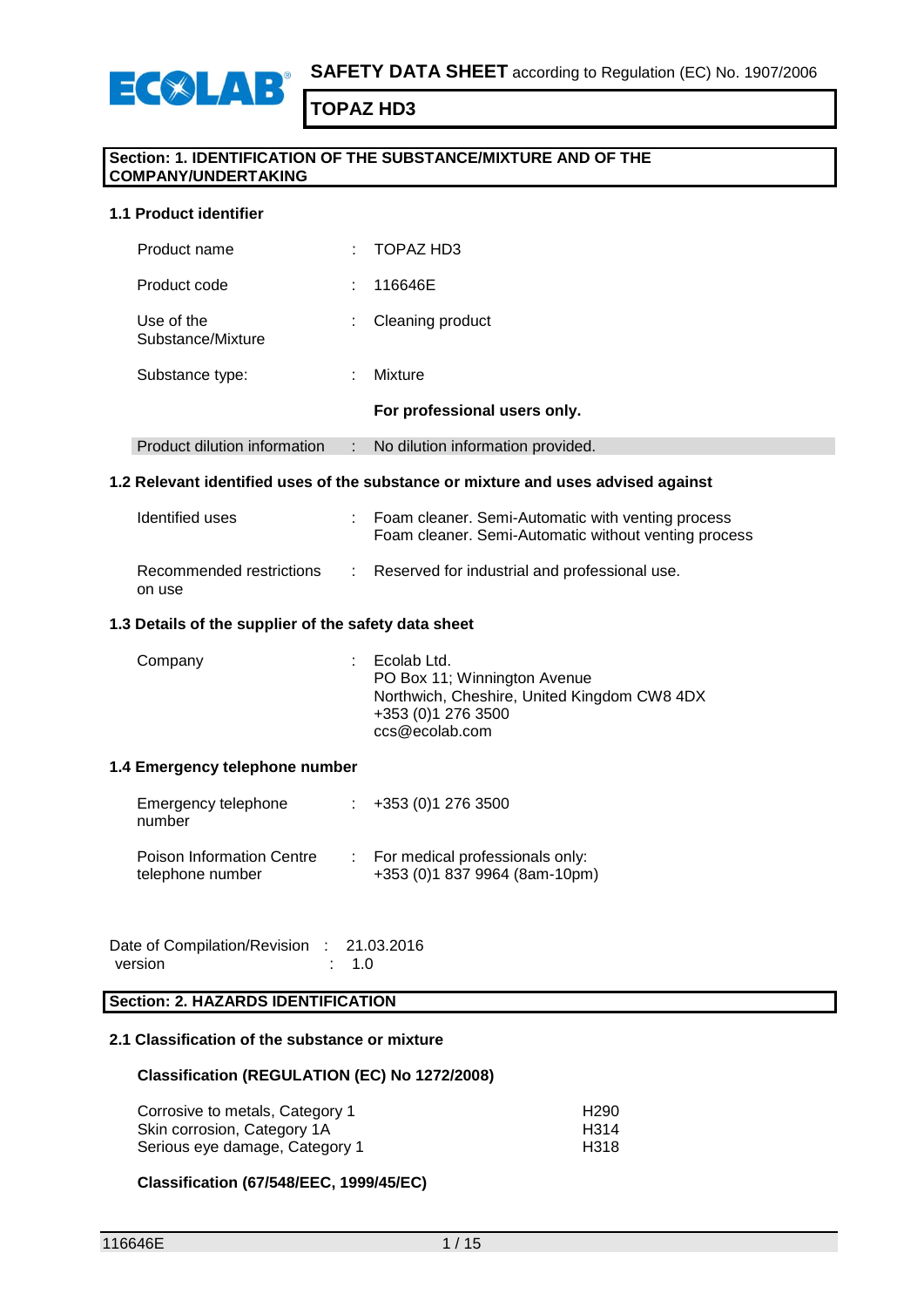#### C; CORROSIVE R35

For the full text of the R-phrases mentioned in this Section, see Section 16. For the full text of the H-Statements mentioned in this Section, see Section 16.

#### **2.2 Label elements**

## **Labelling (REGULATION (EC) No 1272/2008)**

Hazard pictograms :

| Signal Word                     | Danger                                           |                                                                                                                                                           |
|---------------------------------|--------------------------------------------------|-----------------------------------------------------------------------------------------------------------------------------------------------------------|
| <b>Hazard Statements</b>        | : H290<br>H <sub>3</sub> 14                      | May be corrosive to metals.<br>Causes severe skin burns and eye damage.                                                                                   |
| <b>Precautionary Statements</b> | $:$ Prevention:<br>P <sub>280</sub><br>Response: | Wear protective gloves/ eye protection/ face<br>protection.                                                                                               |
|                                 | $P303 + P361 + P353$                             | IF ON SKIN (or hair): Take off immediately<br>all contaminated clothing. Rinse skin with<br>water/shower.                                                 |
|                                 |                                                  | P305 + P351 + P338 IF IN EYES: Rinse cautiously with water<br>for several minutes. Remove contact lenses, if<br>present and easy to do. Continue rinsing. |
|                                 | P310                                             | Immediately call a POISON CENTER/doctor.                                                                                                                  |

Hazardous components which must be listed on the label: sodium hydroxide ethylenediamine tetraacetate d-glucopyranose, oligomeric, decyl octyl glycosides

#### **2.3 Other hazards**

None known.

#### **Section: 3. COMPOSITION/INFORMATION ON INGREDIENTS**

#### **3.2 Mixtures**

#### **Hazardous components**

| <b>Chemical Name</b>            | CAS-No.<br>EC-No.<br><b>REACH No.</b>          | Classification<br>(67/548/EEC) | Classification<br>(REGULATION (EC) No<br>1272/2008)                                         | Concentration:<br>[%] |
|---------------------------------|------------------------------------------------|--------------------------------|---------------------------------------------------------------------------------------------|-----------------------|
| sodium hydroxide                | 1310-73-2<br>215-185-5<br>01-2119457892-27     | C; R35                         | Skin corrosion Category 1A;<br>H <sub>3</sub> 14<br>Corrosive to metals Category<br>1: H290 | $>= 10 - 20$          |
| ethylenediamine<br>tetraacetate | $64 - 02 - 8$<br>200-573-9<br>01-2119486762-27 | Xn: R22-R41                    | Acute toxicity Category 4;<br>H <sub>302</sub><br>Serious eye damage                        | $>= 2.5 - 3$          |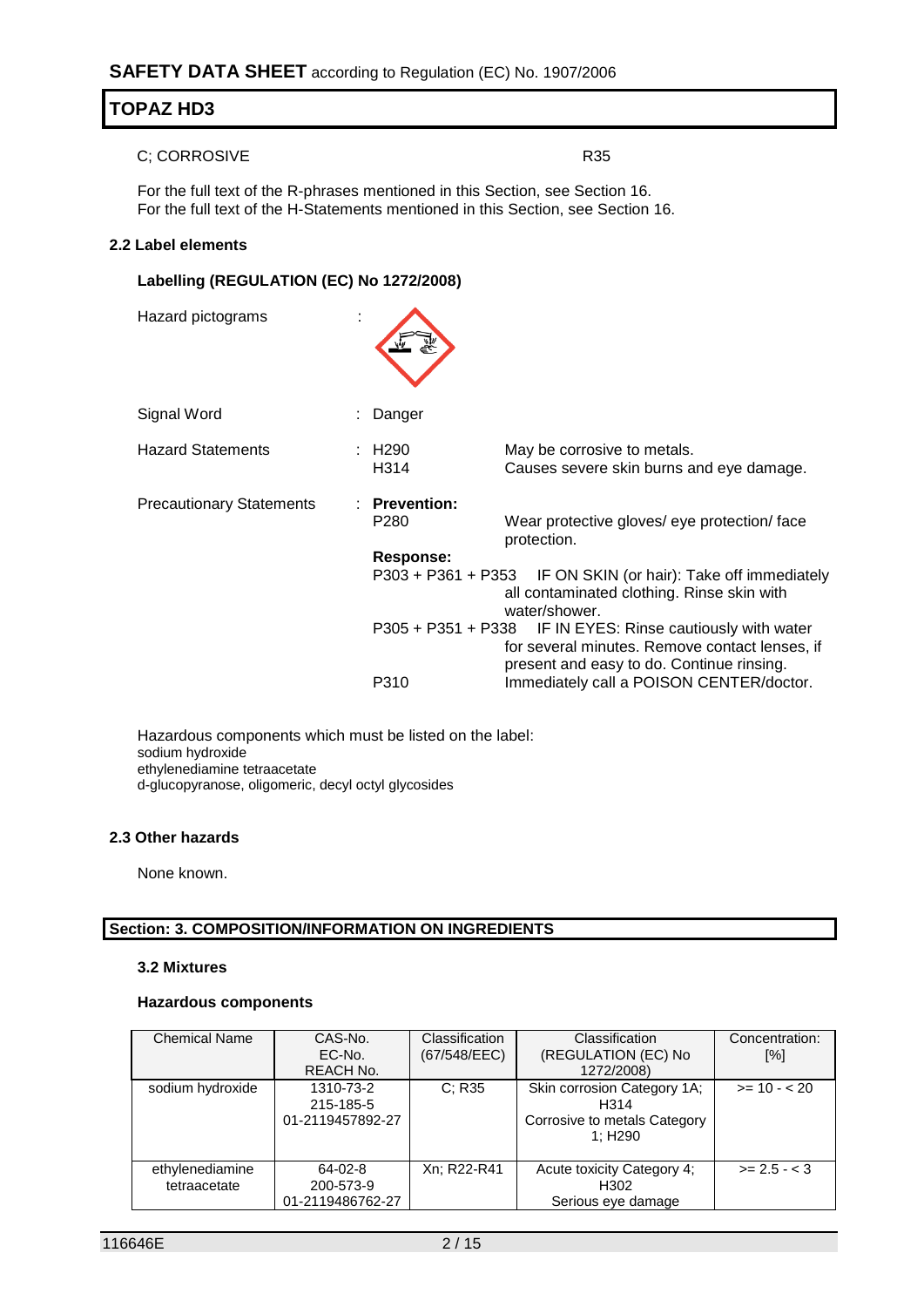|                                                           |                                                |             | Category 1; H318                                                                          |              |  |  |
|-----------------------------------------------------------|------------------------------------------------|-------------|-------------------------------------------------------------------------------------------|--------------|--|--|
| d-glucopyranose,<br>oligomeric, decyl<br>octyl glycosides | 68515-73-1<br>500-220-1<br>01-2119488530-36    | Xi: R38-R41 | Skin irritation Category 2;<br>H <sub>315</sub><br>Serious eye damage<br>Category 1; H318 | $>= 1 - 2.5$ |  |  |
|                                                           | Substances with a workplace exposure limit :   |             |                                                                                           |              |  |  |
| Propylene glycol                                          | $57 - 55 - 6$<br>200-338-0<br>01-2119456809-23 |             |                                                                                           | $>= 1 - 2.5$ |  |  |

For the full text of the R-phrases mentioned in this Section, see Section 16. For the full text of the H-Statements mentioned in this Section, see Section 16.

| <b>Section: 4. FIRST AID MEASURES</b> |  |
|---------------------------------------|--|

#### **4.1 Description of first aid measures**

| In case of eye contact  | : Rinse immediately with plenty of water, also under the eyelids, for<br>at least 15 minutes. Remove contact lenses, if present and easy<br>to do. Continue rinsing. Get medical attention immediately.         |
|-------------------------|-----------------------------------------------------------------------------------------------------------------------------------------------------------------------------------------------------------------|
| In case of skin contact | : Wash off immediately with plenty of water for at least 15 minutes.<br>Use a mild soap if available. Wash clothing before reuse.<br>Thoroughly clean shoes before reuse. Get medical attention<br>immediately. |
| If swallowed            | : Rinse mouth with water. Do NOT induce vomiting. Never give<br>anything by mouth to an unconscious person. Get medical<br>attention immediately.                                                               |
| If inhaled              | : Remove to fresh air. Treat symptomatically. Get medical attention<br>if symptoms occur.                                                                                                                       |

#### **4.2 Most important symptoms and effects, both acute and delayed**

See Section 11 for more detailed information on health effects and symptoms.

#### **4.3 Indication of immediate medical attention and special treatment needed**

Treatment : Treat symptomatically.

#### **Section: 5. FIREFIGHTING MEASURES**

#### **5.1 Extinguishing media**

| Suitable extinguishing media      | : Use extinguishing measures that are appropriate to local<br>circumstances and the surrounding environment. |
|-----------------------------------|--------------------------------------------------------------------------------------------------------------|
| Unsuitable extinguishing<br>media | : None known.                                                                                                |

#### **5.2 Special hazards arising from the substance or mixture**

Specific hazards during : Not flammable or combustible.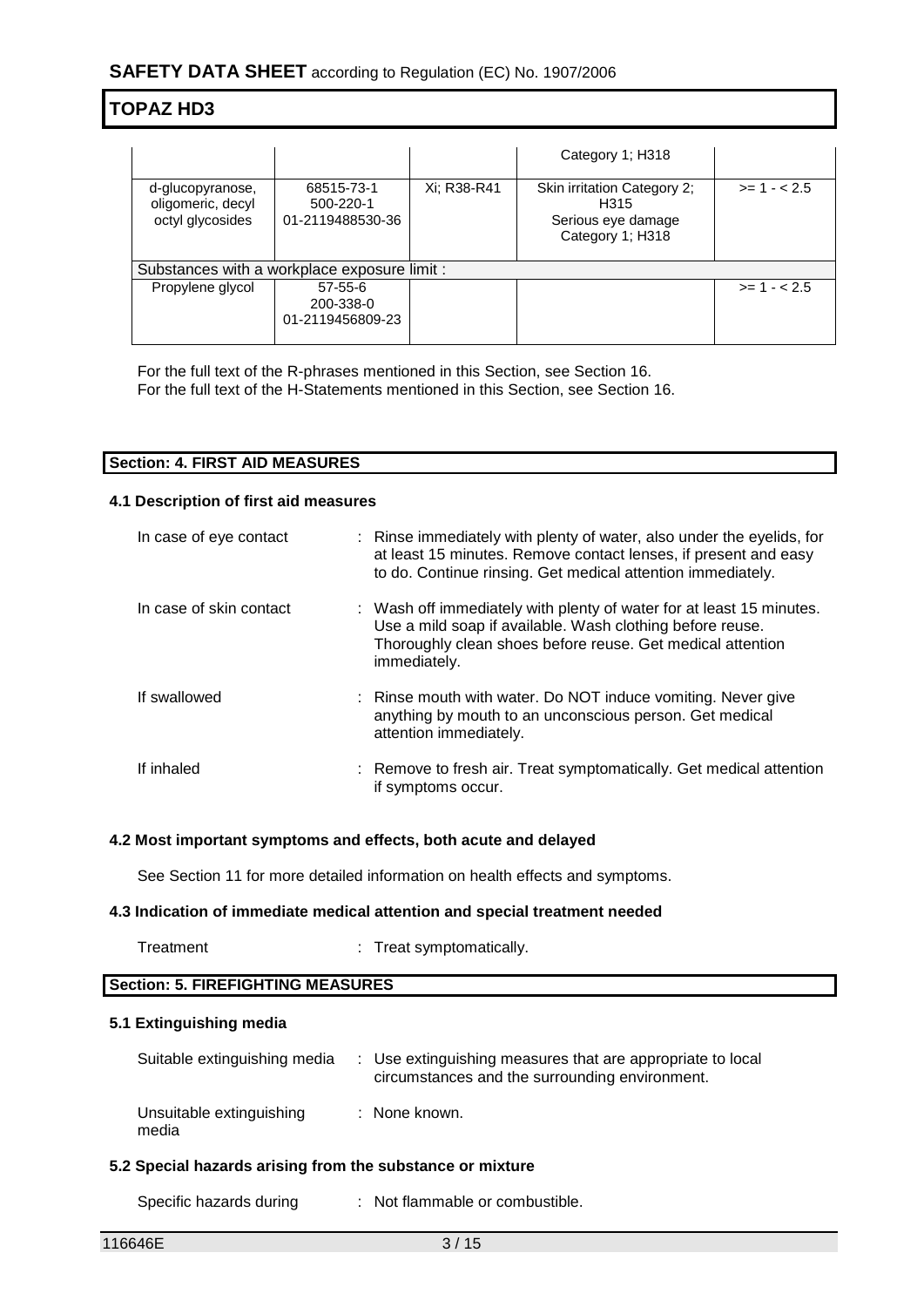| firefighting<br>Hazardous combustion<br>products |  | : Decomposition products may include the following materials:<br>Carbon oxides<br>nitrogen oxides (NOx)<br>Sulphur oxides<br>Oxides of phosphorus                                     |  |  |
|--------------------------------------------------|--|---------------------------------------------------------------------------------------------------------------------------------------------------------------------------------------|--|--|
| 5.3 Advice for firefighters                      |  |                                                                                                                                                                                       |  |  |
| Special protective equipment<br>for firefighters |  | : Use personal protective equipment.                                                                                                                                                  |  |  |
| Further information                              |  | : Fire residues and contaminated fire extinguishing water must be<br>disposed of in accordance with local regulations. In the event of<br>fire and/or explosion do not breathe fumes. |  |  |

#### **Section: 6. ACCIDENTAL RELEASE MEASURES**

#### **6.1 Personal precautions, protective equipment and emergency procedures**

| Advice for non-emergency<br>personnel | : Ensure adequate ventilation. Keep people away from and upwind<br>of spill/leak. Avoid inhalation, ingestion and contact with skin and<br>eyes. When workers are facing concentrations above the<br>exposure limit they must use appropriate certified respirators.<br>Ensure clean-up is conducted by trained personnel only. Refer to<br>protective measures listed in sections 7 and 8. |
|---------------------------------------|---------------------------------------------------------------------------------------------------------------------------------------------------------------------------------------------------------------------------------------------------------------------------------------------------------------------------------------------------------------------------------------------|
| Advice for emergency<br>responders    | If specialised clothing is required to deal with the spillage, take<br>note of any information in Section 8 on suitable and unsuitable<br>materials.                                                                                                                                                                                                                                        |
| <b>Environmental precautions</b>      |                                                                                                                                                                                                                                                                                                                                                                                             |

### **6.2 Environmental precautions**

**TOPAZ HD3**

Environmental precautions : Do not allow contact with soil, surface or ground water.

#### **6.3 Methods and materials for containment and cleaning up**

| Methods for cleaning up | : Stop leak if safe to do so. Contain spillage, and then collect with<br>non-combustible absorbent material, (e.g. sand, earth,<br>diatomaceous earth, vermiculite) and place in container for<br>disposal according to local / national regulations (see section 13). |
|-------------------------|------------------------------------------------------------------------------------------------------------------------------------------------------------------------------------------------------------------------------------------------------------------------|
|                         | Flush away traces with water. For large spills, dike spilled material<br>or otherwise contain material to ensure runoff does not reach a<br>waterway.                                                                                                                  |

#### **6.4 Reference to other sections**

See Section 1 for emergency contact information. For personal protection see section 8. See Section 13 for additional waste treatment information.

#### **Section: 7. HANDLING AND STORAGE**

## **7.1 Precautions for safe handling**

Advice on safe handling : Do not ingest. Do not get in eyes, on skin, or on clothing. Do not breathe dust/fume/gas/mist/vapours/spray. Use only with adequate ventilation. Wash hands thoroughly after handling.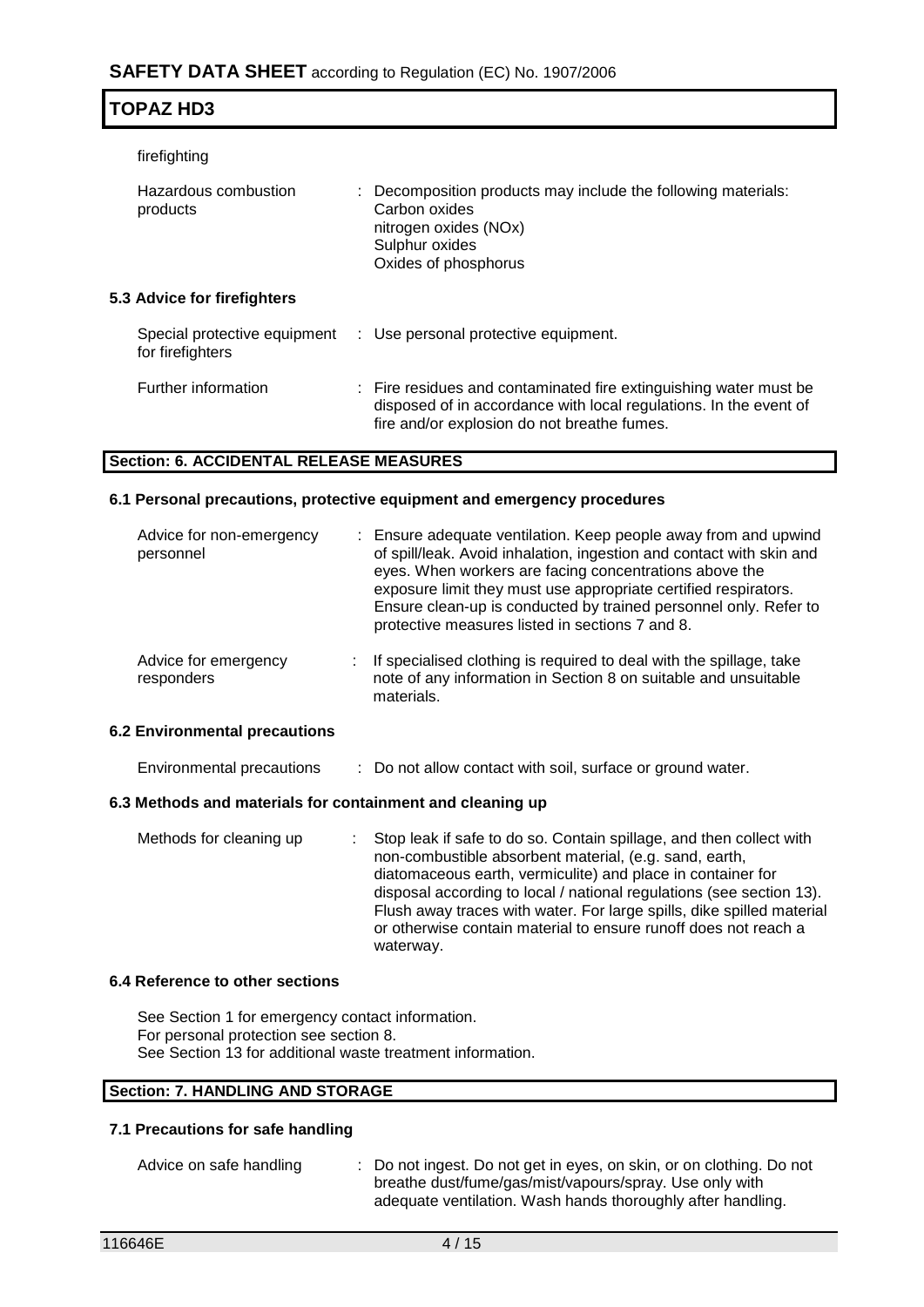| <b>TOPAZ HD3</b>                                                 |                                                                                                                                                                                                                                                                                                                                  |
|------------------------------------------------------------------|----------------------------------------------------------------------------------------------------------------------------------------------------------------------------------------------------------------------------------------------------------------------------------------------------------------------------------|
| Hygiene measures                                                 | : Handle in accordance with good industrial hygiene and safety<br>practice. Remove and wash contaminated clothing before re-use.<br>Wash face, hands and any exposed skin thoroughly after<br>handling. Provide suitable facilities for quick drenching or flushing<br>of the eyes and body in case of contact or splash hazard. |
| 7.2 Conditions for safe storage, including any incompatibilities |                                                                                                                                                                                                                                                                                                                                  |
| Requirements for storage<br>areas and containers                 | : Do not store near acids. Keep out of reach of children. Keep<br>container tightly closed. Store in suitable labeled containers.                                                                                                                                                                                                |
|                                                                  | Keep only in original container. Absorb spillage to prevent material<br>damage.                                                                                                                                                                                                                                                  |
| Storage temperature                                              | : $5^{\circ}$ C to $40^{\circ}$ C                                                                                                                                                                                                                                                                                                |
| Packaging material                                               | : Suitable material: Plastic material, including expanded plastics<br>material<br>Unsuitable material: Aluminium, Mild steel                                                                                                                                                                                                     |
| 7.3 Specific end uses                                            |                                                                                                                                                                                                                                                                                                                                  |
| Specific use(s)                                                  | : Foam cleaner. Semi-Automatic with venting process<br>Foam cleaner. Semi-Automatic without venting process                                                                                                                                                                                                                      |

## **Section: 8. EXPOSURE CONTROLS/PERSONAL PROTECTION**

## **8.1 Control parameters**

### **Occupational Exposure Limits**

| Components       | CAS-No.   | Value type (Form<br>of exposure)                | Control parameters     | <b>Basis</b> |
|------------------|-----------|-------------------------------------------------|------------------------|--------------|
| sodium hydroxide | 1310-73-2 | OELV - 15 min<br>(STEL)                         | $2 \text{ mg/m}$ 3     | IR_OEL       |
| Propylene glycol | 57-55-6   | OELV - 8 hrs<br>(TWA) (particles)               | 10 mg/m $3$            | IR_OEL       |
|                  |           | OELV - 8 hrs<br>(TWA) (vapour and<br>particles) | $150$ ppm<br>470 mg/m3 | IR OEL       |

#### DNEL

| sodium hydroxide |   | End Use: Workers<br>Exposure routes: Inhalation<br>Potential health effects: Long-term local effects<br>Value: 1 mg/m3      |
|------------------|---|-----------------------------------------------------------------------------------------------------------------------------|
|                  |   | End Use: Consumers<br>Exposure routes: Inhalation<br>Potential health effects: Long-term local effects<br>Value: 1 mg/m3    |
| Propylene glycol | ÷ | End Use: Workers<br>Exposure routes: Inhalation<br>Potential health effects: Long-term systemic effects<br>Value: 168 mg/m3 |
|                  |   | End Use: Workers<br>Exposure routes: Inhalation                                                                             |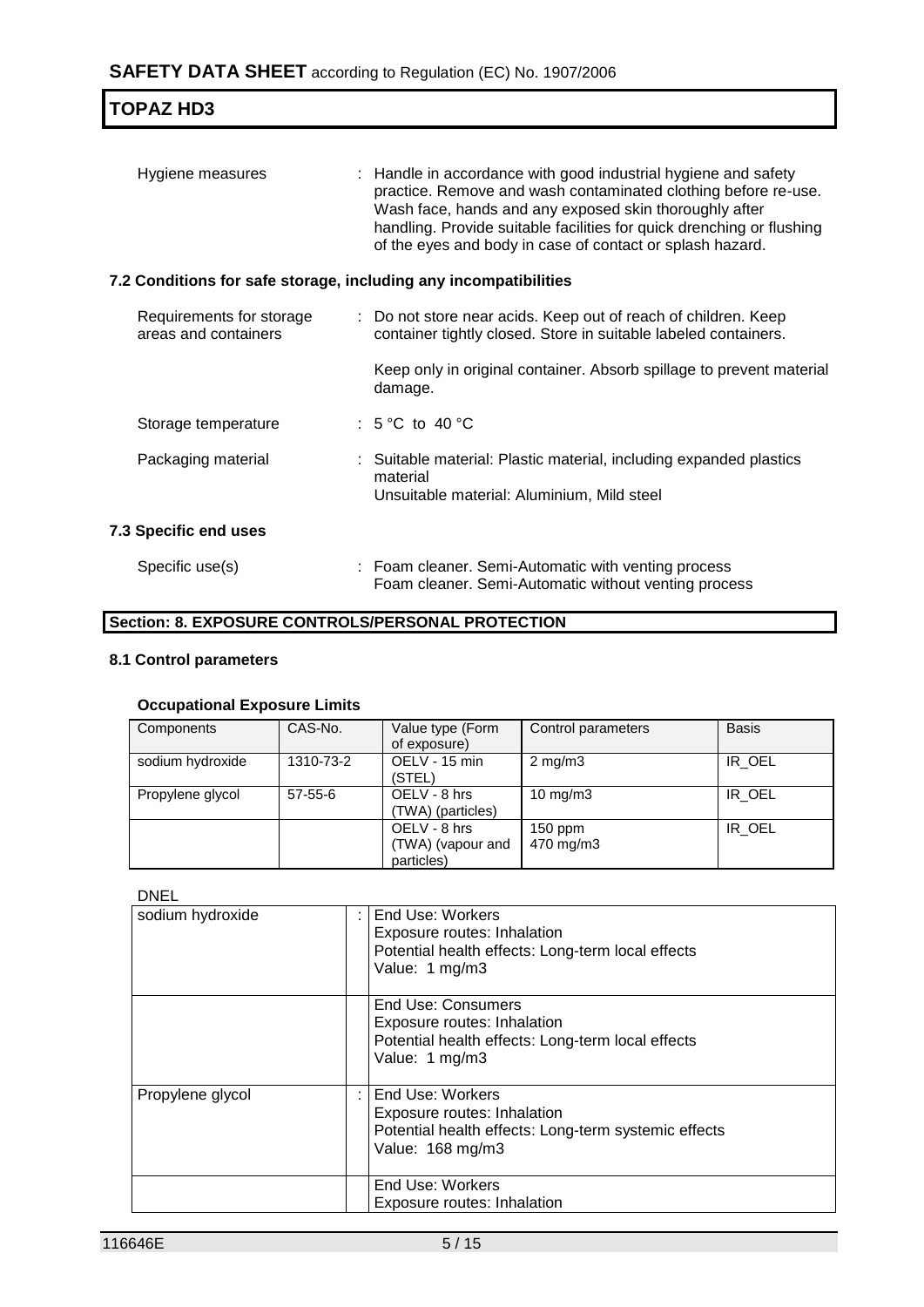| Potential health effects: Long-term local effects<br>Value: 10 mg/m3                                                              |
|-----------------------------------------------------------------------------------------------------------------------------------|
| End Use: Consumers<br>Exposure routes: Inhalation<br>Potential health effects: Long-term systemic effects<br>Value: 50 mg/m3      |
| End Use: Consumers<br>Exposure routes: Inhalation<br>Potential health effects: Long-term local effects<br>Value: 10 mg/m3         |
| End Use: Consumers<br><b>Exposure routes: Dermal</b><br>Potential health effects: Long-term systemic effects<br>Value: 213 mg/cm2 |
| <b>End Use: Consumers</b><br>Exposure routes: Ingestion<br>Potential health effects: Long-term systemic effects<br>Value: 85 ppm  |

## PNEC

| .                |                                             |
|------------------|---------------------------------------------|
| Propylene glycol | Fresh water<br>Value: 260 mg/l              |
|                  | Marine water<br>Value: 26 mg/l              |
|                  | Intermittent use/release<br>Value: 183 mg/l |
|                  | Fresh water sediment<br>Value: 572 mg/kg    |
|                  | Marine sediment<br>Value: 57.2 mg/kg        |
|                  | Sewage treatment plant<br>Value: 20000 mg/l |
|                  | Soil<br>Value: 50 mg/kg                     |

### **8.2 Exposure controls**

## **Appropriate engineering controls**

| Engineering measures           | t. | Effective exhaust ventilation system. Maintain air concentrations<br>below occupational exposure standards.                                                                                |
|--------------------------------|----|--------------------------------------------------------------------------------------------------------------------------------------------------------------------------------------------|
| Individual protection measures |    |                                                                                                                                                                                            |
| Hygiene measures               |    | : Handle in accordance with good industrial hygiene and safety<br>practice. Remove and wash contaminated clothing before re-use.<br>Wash face, hands and any exposed skin thoroughly after |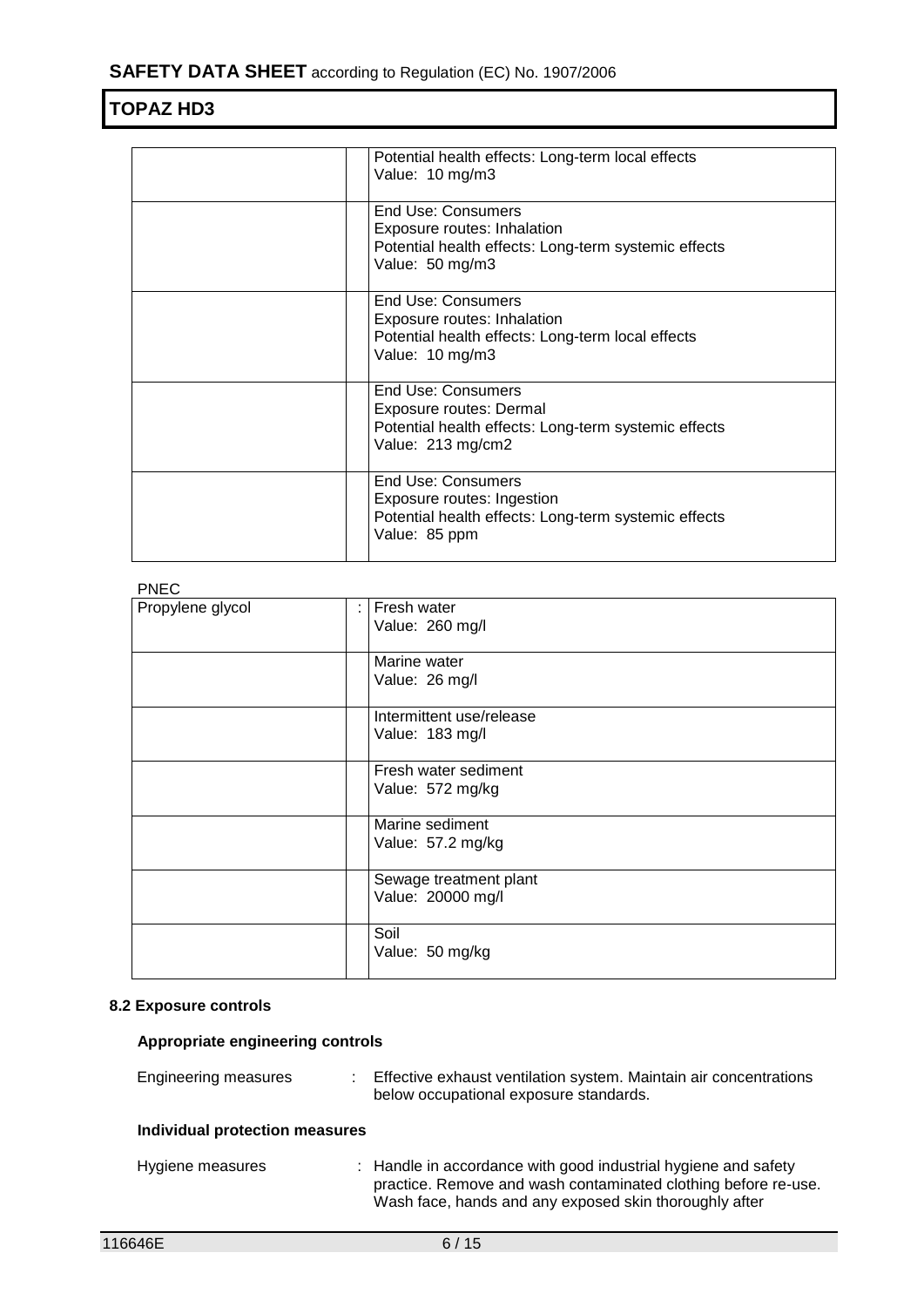| <b>TOPAZ HD3</b>                          |   |                                                                                                                                                                                                                                                                                                                                                                                                                                  |
|-------------------------------------------|---|----------------------------------------------------------------------------------------------------------------------------------------------------------------------------------------------------------------------------------------------------------------------------------------------------------------------------------------------------------------------------------------------------------------------------------|
|                                           |   | handling. Provide suitable facilities for quick drenching or flushing<br>of the eyes and body in case of contact or splash hazard.                                                                                                                                                                                                                                                                                               |
| Eye/face protection (EN 166)              | ÷ | Safety goggles<br>Face-shield                                                                                                                                                                                                                                                                                                                                                                                                    |
| Hand protection (EN 374)                  |   | Recommended preventive skin protection<br>Gloves<br>Nitrile rubber<br>butyl-rubber<br>Breakthrough time: $1 - 4$ hours<br>Minimum thickness for butyl-rubber 0.7 mm for nitrile rubber 0.4<br>mm or equivalent (please refer to the gloves<br>manufacturer/distributor for advise).<br>Gloves should be discarded and replaced if there is any indication<br>of degradation or chemical breakthrough.                            |
| Skin and body protection (EN<br>14605)    |   | : Personal protective equipment comprising: suitable protective<br>gloves, safety goggles and protective clothing                                                                                                                                                                                                                                                                                                                |
| Respiratory protection (EN<br>143, 14387) |   | None required if airborne concentrations are maintained below the<br>exposure limit listed in Exposure Limit Information. Use certified<br>respiratory protection equipment meeting EU<br>requirements(89/656/EEC, 89/686/EEC), or equivalent, when<br>respiratory risks cannot be avoided or sufficiently limited by<br>technical means of collective protection or by measures, methods<br>or procedures of work organization. |

## **Environmental exposure controls**

| General advice | : Consider the provision of containment around storage vessels. |  |
|----------------|-----------------------------------------------------------------|--|
|----------------|-----------------------------------------------------------------|--|

### **Section: 9. PHYSICAL AND CHEMICAL PROPERTIES**

### **9.1 Information on basic physical and chemical properties**

| Appearance                                 | : liquid                                               |
|--------------------------------------------|--------------------------------------------------------|
| Colour                                     | : dark brown                                           |
| Odour                                      | $:$ pungent                                            |
| рH                                         | $: 13.5 - 14.0, 100 \%$                                |
| Flash point                                | : Not applicable.                                      |
| <b>Odour Threshold</b>                     | Not applicable and/or not determined for the mixture   |
| Melting point/freezing point               | : Not applicable and/or not determined for the mixture |
| Initial boiling point and<br>boiling range | Not applicable and/or not determined for the mixture   |
| Evaporation rate                           | : Not applicable and/or not determined for the mixture |
| Flammability (solid, gas)                  | Not applicable and/or not determined for the mixture   |
| Upper explosion limit                      | : Not applicable and/or not determined for the mixture |
| Lower explosion limit                      | Not applicable and/or not determined for the mixture   |
| Vapour pressure                            | Not applicable and/or not determined for the mixture   |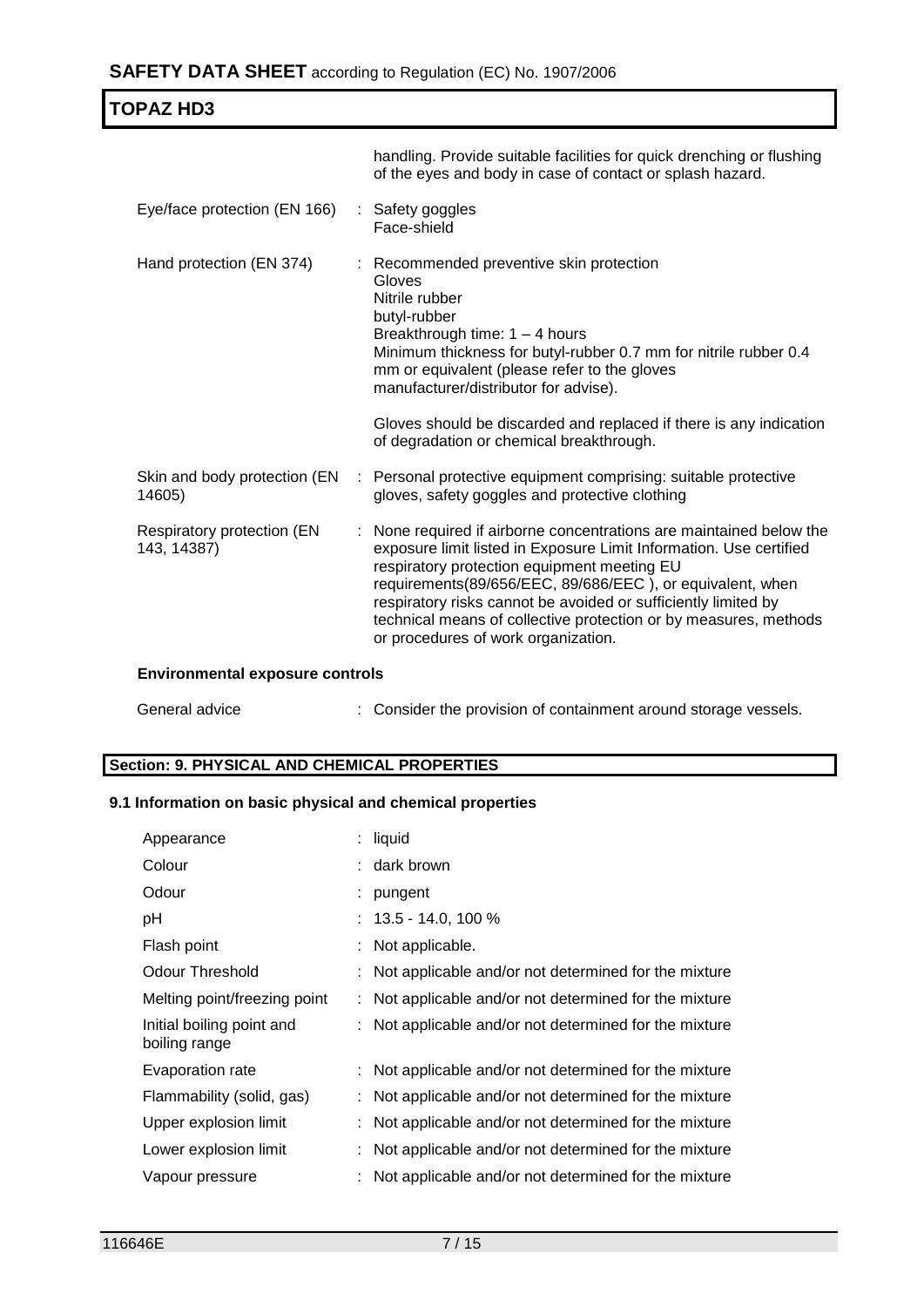| Relative vapour density                    | : Not applicable and/or not determined for the mixture     |
|--------------------------------------------|------------------------------------------------------------|
| Relative density                           | $: 1.25 - 1.27$                                            |
| Water solubility                           | : soluble                                                  |
| Solubility in other solvents               | : Not applicable and/or not determined for the mixture     |
| Partition coefficient: n-<br>octanol/water | : Not applicable and/or not determined for the mixture     |
| Auto-ignition temperature                  | : Not applicable and/or not determined for the mixture     |
| Thermal decomposition                      | : Not applicable and/or not determined for the mixture     |
| Viscosity, kinematic                       | : Not applicable and/or not determined for the mixture     |
| Explosive properties                       | : Not applicable and/or not determined for the mixture     |
| Oxidizing properties                       | : The substance or mixture is not classified as oxidizing. |

#### **9.2 Other information**

Not applicable and/or not determined for the mixture

## **Section: 10. STABILITY AND REACTIVITY**

#### **10.1 Reactivity**

No dangerous reaction known under conditions of normal use.

#### **10.2 Chemical stability**

Stable under normal conditions.

#### **10.3 Possibility of hazardous reactions**

No dangerous reaction known under conditions of normal use.

#### **10.4 Conditions to avoid**

None known.

#### **10.5 Incompatible materials**

Acids

Aluminium Mild steel

#### **10.6 Hazardous decomposition products**

Decomposition products may include the following materials: Carbon oxides nitrogen oxides (NOx) Sulphur oxides Oxides of phosphorus

#### **Section: 11. TOXICOLOGICAL INFORMATION**

#### **11.1 Information on toxicological effects**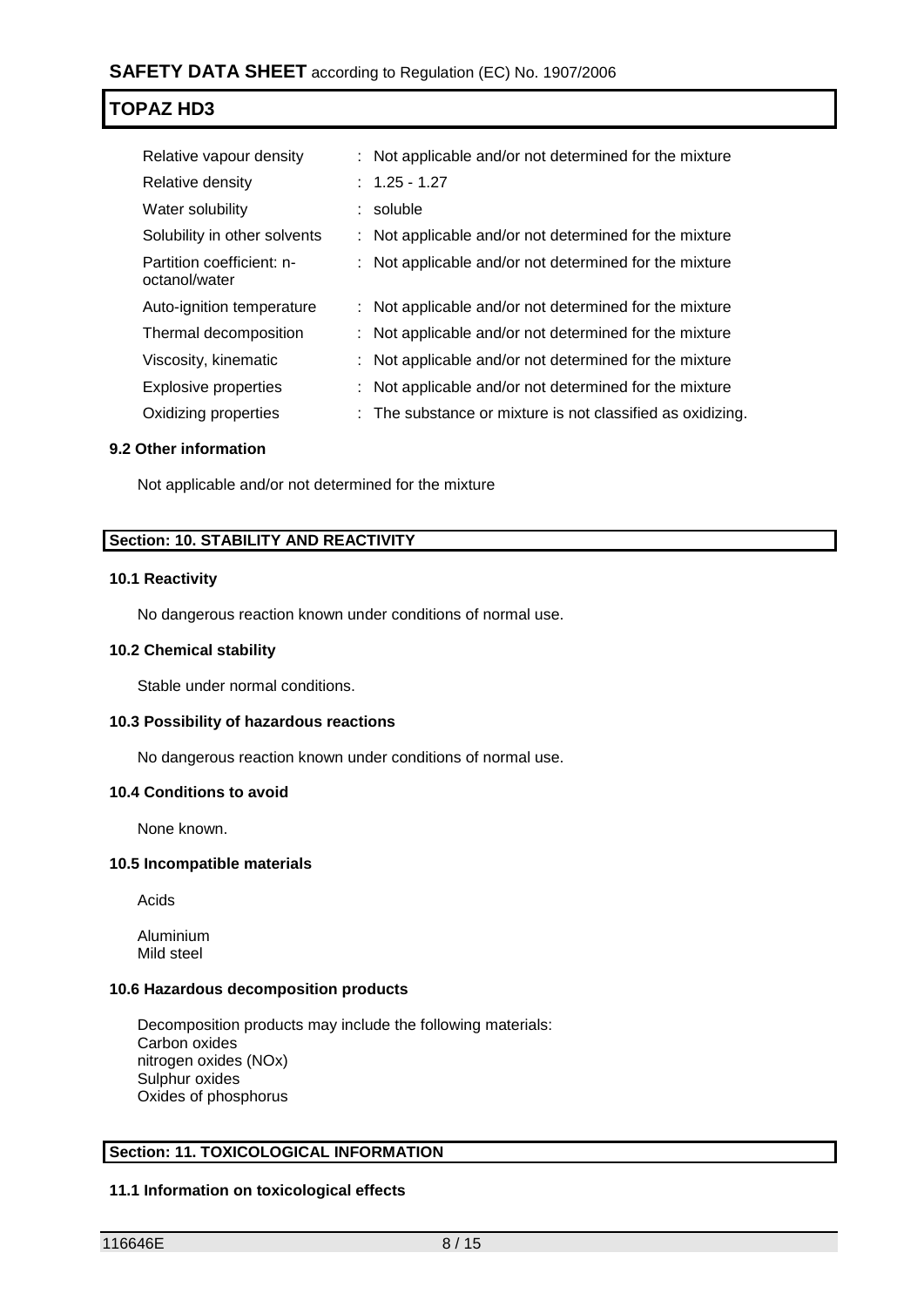Information on likely routes of : Inhalation, Eye contact, Skin contact exposure

#### **Product**

| Acute oral toxicity                  | Acute toxicity estimate : $> 2,000$ mg/kg                                             |  |
|--------------------------------------|---------------------------------------------------------------------------------------|--|
| Acute inhalation toxicity            | There is no data available for this product.                                          |  |
| Acute dermal toxicity                | : There is no data available for this product.                                        |  |
| Skin corrosion/irritation            | There is no data available for this product.                                          |  |
| Serious eye damage/eye<br>irritation | There is no data available for this product.                                          |  |
| Respiratory or skin<br>sensitization | : There is no data available for this product.                                        |  |
| Carcinogenicity                      | There is no data available for this product.                                          |  |
| Reproductive effects                 | There is no data available for this product.                                          |  |
| Germ cell mutagenicity               | There is no data available for this product.                                          |  |
| Teratogenicity                       | There is no data available for this product.                                          |  |
| STOT - single exposure               | There is no data available for this product.<br>t                                     |  |
| STOT - repeated exposure             | There is no data available for this product.<br>÷                                     |  |
| Aspiration toxicity                  | There is no data available for this product.                                          |  |
| <b>Components</b>                    |                                                                                       |  |
| Acute oral toxicity                  | : ethylenediamine tetraacetate<br>LD50 rat: 1,700 mg/kg                               |  |
|                                      | d-glucopyranose, oligomeric, decyl octyl glycosides<br>LD50 rat: $> 5,000$ mg/kg      |  |
|                                      | Propylene glycol<br>LD50 rat: 22,000 mg/kg                                            |  |
| <b>Components</b>                    |                                                                                       |  |
| Acute inhalation toxicity            | : Propylene glycol<br>4 h LC50 rat: > 158.5 mg/l                                      |  |
| <b>Components</b>                    |                                                                                       |  |
| Acute dermal toxicity                | : d-glucopyranose, oligomeric, decyl octyl glycosides<br>LD50 rabbit: $> 2,000$ mg/kg |  |
| <b>Potential Health Effects</b>      |                                                                                       |  |
| Eyes                                 | Causes serious eye damage.                                                            |  |
| Skin                                 | Causes severe skin burns.                                                             |  |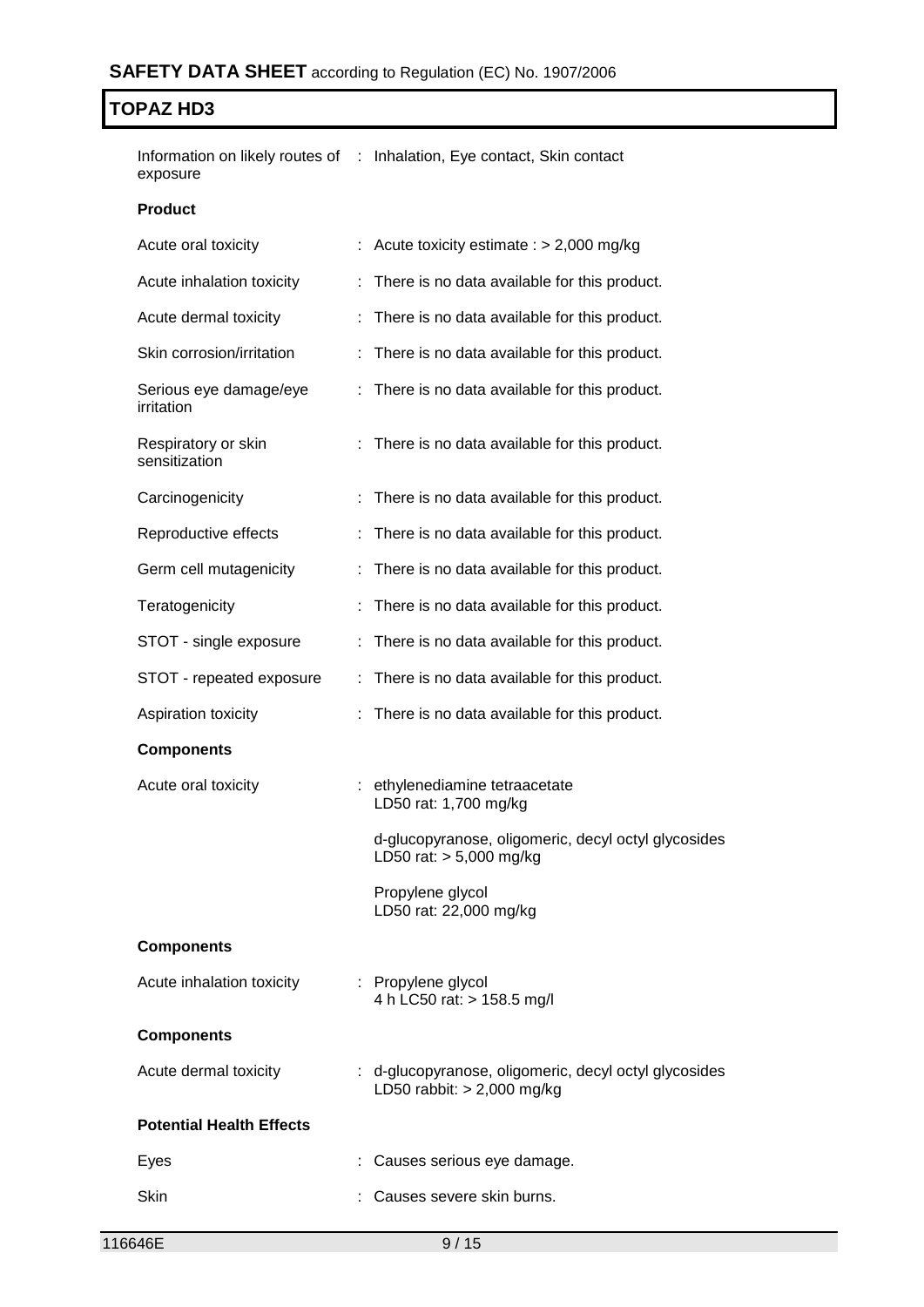| Ingestion                             |  | : Causes digestive tract burns.                               |  |  |
|---------------------------------------|--|---------------------------------------------------------------|--|--|
| Inhalation                            |  | : May cause nose, throat, and lung irritation.                |  |  |
| Chronic Exposure                      |  | : Health injuries are not known or expected under normal use. |  |  |
| <b>Experience with human exposure</b> |  |                                                               |  |  |
| Eye contact                           |  | : Redness, Pain, Corrosion                                    |  |  |
| Skin contact                          |  | : Redness, Pain, Corrosion                                    |  |  |
| Ingestion                             |  | : Corrosion, Abdominal pain                                   |  |  |
| Inhalation                            |  | : Respiratory irritation, Cough                               |  |  |
|                                       |  |                                                               |  |  |

## **Section: 12. ECOLOGICAL INFORMATION**

#### **12.1 Ecotoxicity**

| <b>Environmental Effects</b>                                               | : This product has no known ecotoxicological effects.                       |  |
|----------------------------------------------------------------------------|-----------------------------------------------------------------------------|--|
| <b>Product</b>                                                             |                                                                             |  |
| Toxicity to fish                                                           | : no data available                                                         |  |
| Toxicity to daphnia and other : no data available<br>aquatic invertebrates |                                                                             |  |
| Toxicity to algae                                                          | : no data available                                                         |  |
| <b>Components</b>                                                          |                                                                             |  |
| Toxicity to fish                                                           | : ethylenediamine tetraacetate<br>96 h LC50 Fish: 121 mg/l                  |  |
|                                                                            | Propylene glycol<br>96 h LC50: > 10,000 mg/l                                |  |
| <b>Components</b>                                                          |                                                                             |  |
| Toxicity to daphnia and other : sodium hydroxide<br>aquatic invertebrates  | 48 h EC50: 40 mg/l                                                          |  |
|                                                                            | Propylene glycol<br>48 h EC50: 18,340 mg/l                                  |  |
| <b>Components</b>                                                          |                                                                             |  |
| Toxicity to algae                                                          | : d-glucopyranose, oligomeric, decyl octyl glycosides<br>72 h EC50: 18 mg/l |  |
|                                                                            | Propylene glycol<br>96 h EC50: 19,000 mg/l                                  |  |
|                                                                            |                                                                             |  |

## **12.2 Persistence and degradability**

#### **Product**

| Biodegradability | : The surfactants contained in the product are biodegradable |
|------------------|--------------------------------------------------------------|
|                  | according to the requirements of the detergent regulation    |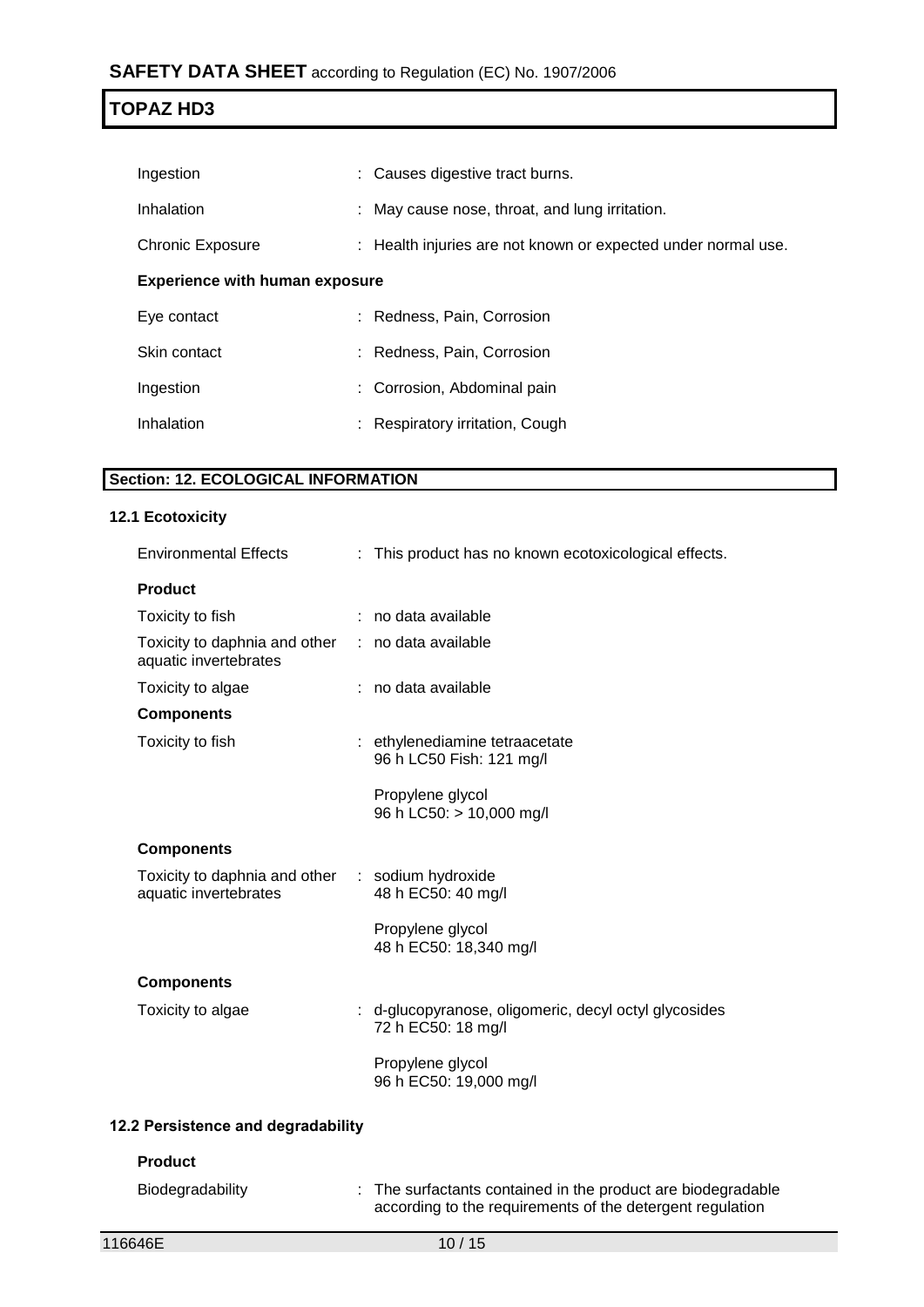## **SAFETY DATA SHEET** according to Regulation (EC) No. 1907/2006

| TOPAZ HD3                      |                                                                                       |  |  |  |
|--------------------------------|---------------------------------------------------------------------------------------|--|--|--|
|                                | 648/2004/EC                                                                           |  |  |  |
| <b>Components</b>              |                                                                                       |  |  |  |
| Biodegradability               | : sodium hydroxide<br>Result: Not applicable - inorganic                              |  |  |  |
|                                | ethylenediamine tetraacetate<br>Result: Poorly biodegradable                          |  |  |  |
|                                | d-glucopyranose, oligomeric, decyl octyl glycosides<br>Result: Readily biodegradable. |  |  |  |
|                                | Propylene glycol<br>Result: Readily biodegradable.                                    |  |  |  |
| 12.3 Bioaccumulative potential |                                                                                       |  |  |  |
|                                |                                                                                       |  |  |  |

no data available

#### **12.4 Mobility in soil**

no data available

#### **12.5 Results of PBT and vPvB assessment**

#### **Product**

Assessment : This substance/mixture contains no components considered to be either persistent, bioaccumulative and toxic (PBT), or very persistent and very bioaccumulative (vPvB) at levels of 0.1% or higher.

#### **12.6 Other adverse effects**

no data available

## **Section: 13. DISPOSAL CONSIDERATIONS**

Dispose of in accordance with the European Directives on waste and hazardous waste.Waste codes should be assigned by the user, preferably in discussion with the waste disposal authorities.

#### **13.1 Waste treatment methods**

| Product                  | : Where possible recycling is preferred to disposal or incineration. If<br>recycling is not practicable, dispose of in compliance with local<br>regulations. Dispose of wastes in an approved waste disposal<br>facility.                    |
|--------------------------|----------------------------------------------------------------------------------------------------------------------------------------------------------------------------------------------------------------------------------------------|
| Contaminated packaging   | : Dispose of as unused product. Empty containers should be taken<br>to an approved waste handling site for recycling or disposal. Do<br>not re-use empty containers. Dispose of in accordance with local,<br>state, and federal regulations. |
| European Waste Catalogue | $: 200115$ * - alkalines                                                                                                                                                                                                                     |

#### **Section: 14. TRANSPORT INFORMATION**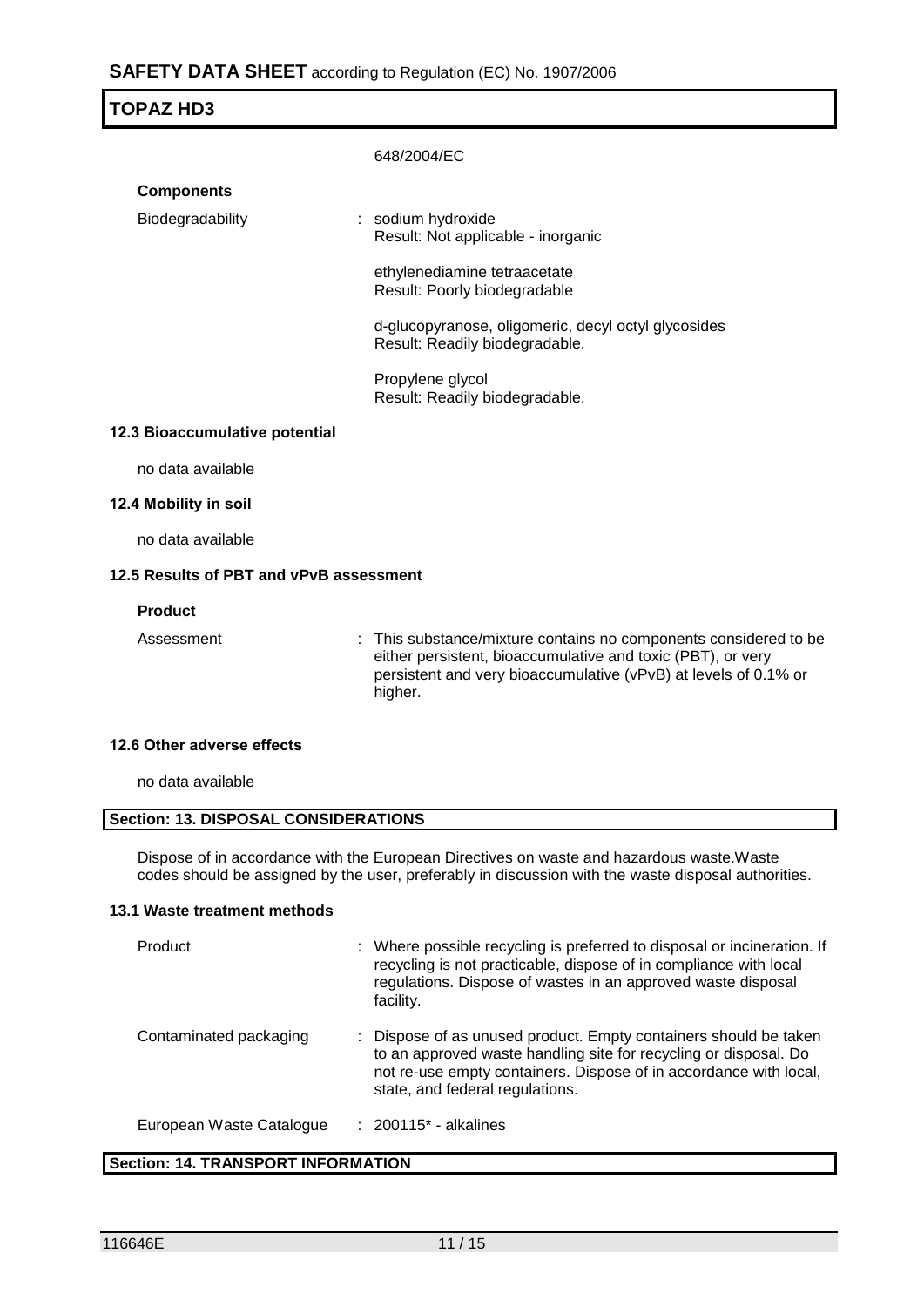The shipper/consignor/sender is responsible to ensure that the packaging, labeling, and markings are in compliance with the selected mode of transport.

| Land transport (ADR/ADN/RID)<br>14.1 UN number<br>14.2 UN proper shipping<br>name<br>14.3 Transport hazard<br>class(es)<br>14.4 Packing group<br>14.5 Environmental hazards<br>14.6 Special precautions for<br>user                                                                                       |          | 1824<br>SODIUM HYDROXIDE SOLUTION<br>8<br>$\mathbf{  }$<br>: No<br>None             |
|-----------------------------------------------------------------------------------------------------------------------------------------------------------------------------------------------------------------------------------------------------------------------------------------------------------|----------|-------------------------------------------------------------------------------------|
| Air transport (IATA)<br>14.1 UN number<br>14.2 UN proper shipping<br>name<br>14.3 Transport hazard<br>class(es)<br>14.4 Packing group<br>14.5 Environmental hazards<br>14.6 Special precautions for<br>user                                                                                               | ÷.<br>÷. | 1824<br>Sodium hydroxide solution<br>8<br>- 11<br>: No<br>None                      |
| Sea transport (IMDG/IMO)<br>14.1 UN number<br>14.2 UN proper shipping<br>name<br>14.3 Transport hazard<br>class(es)<br>14.4 Packing group<br>14.5 Environmental hazards<br>14.6 Special precautions for<br>user<br>14.7 Transport in bulk<br>according to Annex II of<br>MARPOL 73/78 and the IBC<br>Code | t.<br>t. | 1824<br>SODIUM HYDROXIDE SOLUTION<br>8<br>: II<br>$:$ No<br>None<br>Not applicable. |

#### **Section: 15. REGULATORY INFORMATION**

**15.1** Safety, health and environmental regulations/legislation specific for the substance or mixture

| according to Detergents | less than 5 %: Non-ionic surfactants, EDTA and salts thereof |
|-------------------------|--------------------------------------------------------------|
| Regulation EC 648/2004  |                                                              |

#### **National Regulations**

**Take note of Dir 94/33/EC on the protection of young people at work.**

| Other regulations | : Safety, Health and Welfare at Work Act, 2005                  |
|-------------------|-----------------------------------------------------------------|
|                   | European Communities (Classification, Packaging, Labelling and  |
|                   | Notification of Dangerous Preparations) Regulations 1995. (S.I. |
|                   | 272 of 1995) as amended                                         |

#### **15.2 Chemical Safety Assessment**

This product contains substances for which Chemical Safety Assessments are still required.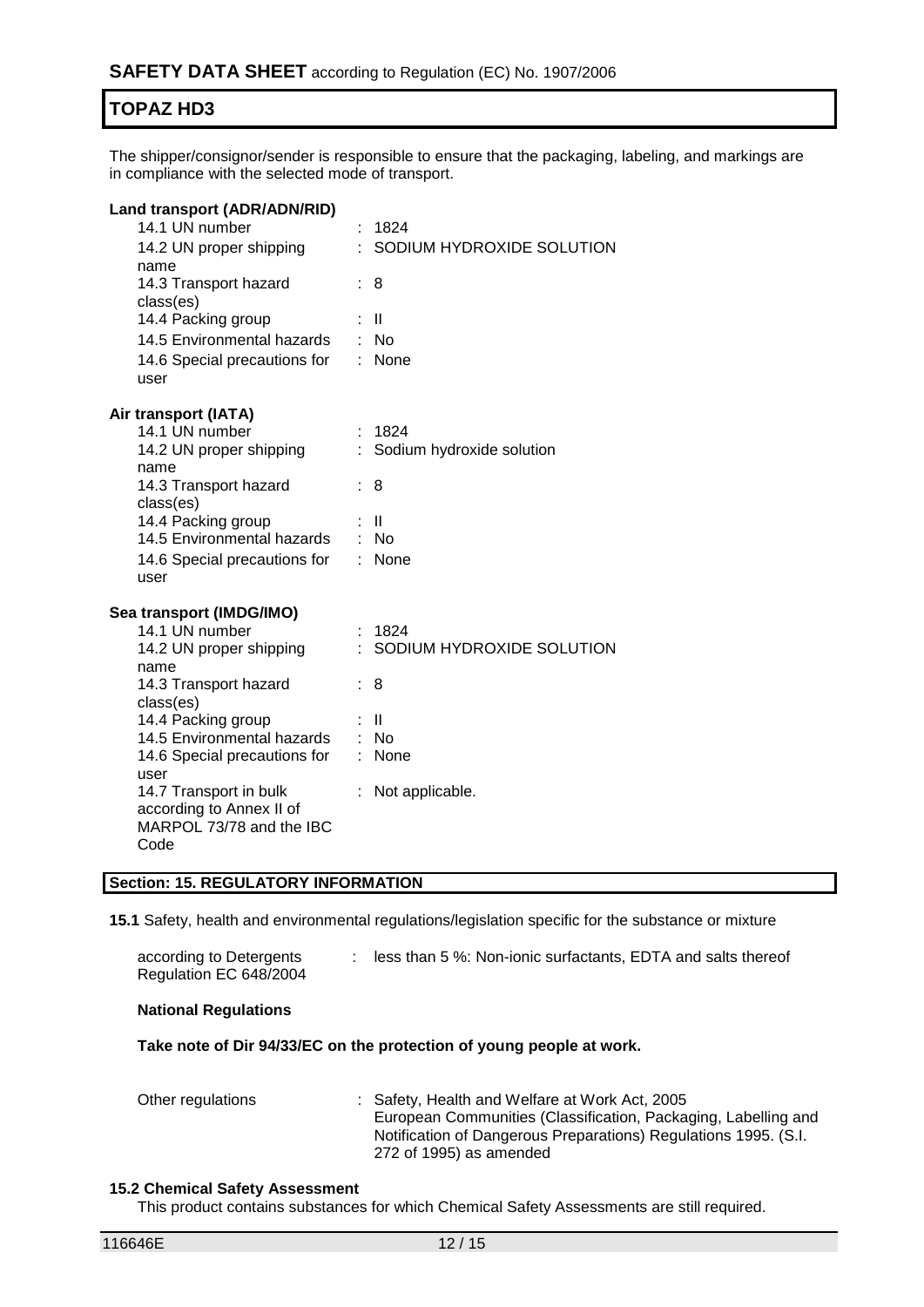#### **Section: 16. OTHER INFORMATION**

#### **Full text of R-Phrases**

| Harmful if swallowed.           |
|---------------------------------|
| Causes severe burns.            |
| Irritating to skin.             |
| Risk of serious damage to eyes. |
|                                 |

#### **Full text of H-Statements**

| H <sub>290</sub> | May be corrosive to metals.              |
|------------------|------------------------------------------|
| H302             | Harmful if swallowed.                    |
| H314             | Causes severe skin burns and eye damage. |
| H315             | Causes skin irritation.                  |
| H318             | Causes serious eye damage.               |
|                  |                                          |

#### **Full text of other abbreviations**

ADN - European Agreement concerning the International Carriage of Dangerous Goods by Inland Waterways; ADR - European Agreement concerning the International Carriage of Dangerous Goods by Road; AICS - Australian Inventory of Chemical Substances; ASTM - American Society for the Testing of Materials; bw - Body weight; CLP - Classification Labelling Packaging Regulation; Regulation (EC) No 1272/2008; CMR - Carcinogen, Mutagen or Reproductive Toxicant; DIN - Standard of the German Institute for Standardisation; DSL - Domestic Substances List (Canada); ECHA - European Chemicals Agency; EC-Number - European Community number; ECx - Concentration associated with x% response; ELx - Loading rate associated with x% response; EmS - Emergency Schedule; ENCS - Existing and New Chemical Substances (Japan); ErCx - Concentration associated with x% growth rate response; GHS - Globally Harmonized System; GLP - Good Laboratory Practice; IARC - International Agency for Research on Cancer; IATA - International Air Transport Association; IBC - International Code for the Construction and Equipment of Ships carrying Dangerous Chemicals in Bulk; IC50 - Half maximal inhibitory concentration; ICAO - International Civil Aviation Organization; IECSC - Inventory of Existing Chemical Substances in China; IMDG - International Maritime Dangerous Goods; IMO - International Maritime Organization; ISHL - Industrial Safety and Health Law (Japan); ISO - International Organisation for Standardization; KECI - Korea Existing Chemicals Inventory; LC50 - Lethal Concentration to 50 % of a test population; LD50 - Lethal Dose to 50% of a test population (Median Lethal Dose); MARPOL - International Convention for the Prevention of Pollution from Ships; n.o.s. - Not Otherwise Specified; NO(A)EC - No Observed (Adverse) Effect Concentration; NO(A)EL - No Observed (Adverse) Effect Level; NOELR - No Observable Effect Loading Rate; NZIoC - New Zealand Inventory of Chemicals; OECD - Organization for Economic Co-operation and Development; OPPTS - Office of Chemical Safety and Pollution Prevention; PBT - Persistent, Bioaccumulative and Toxic substance; PICCS - Philippines Inventory of Chemicals and Chemical Substances; (Q)SAR - (Quantitative) Structure Activity Relationship; REACH - Regulation (EC) No 1907/2006 of the European Parliament and of the Council concerning the Registration, Evaluation, Authorisation and Restriction of Chemicals; RID - Regulations concerning the International Carriage of Dangerous Goods by Rail; SADT - Self-Accelerating Decomposition Temperature; SDS - Safety Data Sheet; TCSI - Taiwan Chemical Substance Inventory; TRGS - Technical Rule for Hazardous Substances; TSCA - Toxic Substances Control Act (United States); UN - United Nations; vPvB - Very Persistent and Very Bioaccumulative

Prepared by **Exercise 2** : Regulatory Affairs

Numbers quoted in the MSDS are given in the format:  $1,000,000 = 1$  million and  $1,000 = 1$ thousand.  $0.1 = 1$  tenth and  $0.001 = 1$  thousandth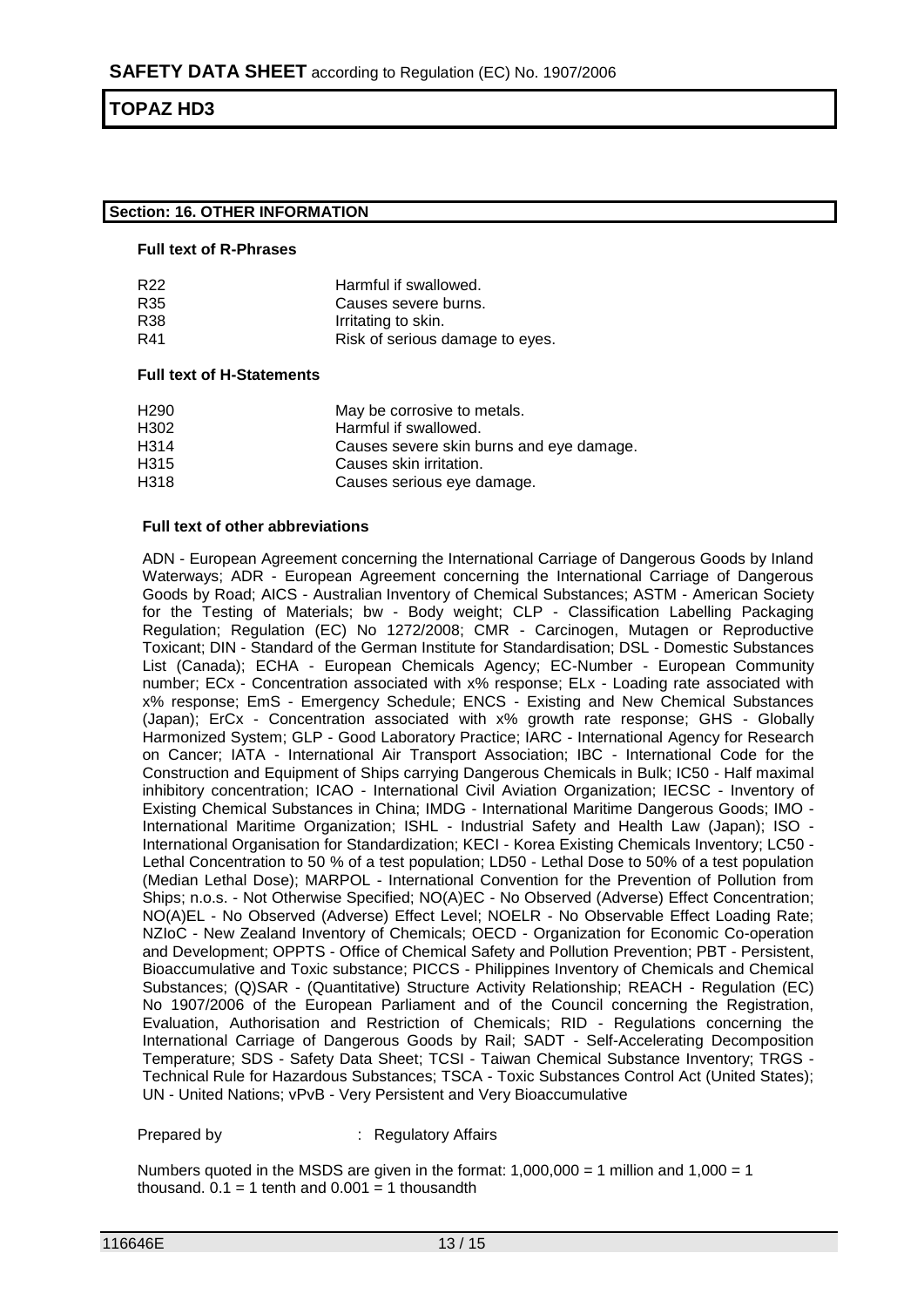REVISED INFORMATION: Significant changes to regulatory or health information for this revision is indicated by a bar in the left-hand margin of the SDS.

The information provided in this Safety Data Sheet is correct to the best of our knowledge, information and belief at the date of its publication. The information given is designed only as a guidance for safe handling, use, processing, storage, transportation, disposal and release and is not to be considered a warranty or quality specification. The information relates only to the specific material designated and may not be valid for such material used in combination with any other materials or in any process, unless specified in the text.

#### **ANNEX: EXPOSURE SCENARIOS**

#### **DPD+ Substances:**

The following substances are the lead substances that contribute to the mixture Exposure Scenario according to the DPD+ Rule:

| <b>Route</b>        | <b>Substance</b>  | CAS-No.   | EINECS-No. |
|---------------------|-------------------|-----------|------------|
| Ingestion           | sodium hydroxide  | 1310-73-2 | 215-185-5  |
| Inhalation          | sodium hydroxide  | 1310-73-2 | 215-185-5  |
| Dermal              | sodium hydroxide  | 1310-73-2 | 215-185-5  |
| Eyes                | sodium hydroxide  | 1310-73-2 | 215-185-5  |
| aquatic environment | No lead substance |           |            |

#### **Physical properties DPD+ Substances:**

| <b>Substance</b> | Vapour pressure   Water solubility |          | Pow | <b>Molar Mass</b> |
|------------------|------------------------------------|----------|-----|-------------------|
| sodium hydroxide |                                    | 1 $a/ml$ |     | 40 g/mol          |

To calculate if your downstream Operating Conditions and Risk management Measures are safe, please calculate your risk factor at the website below:

#### **www.ecetoc.org/tra**

| <b>Short title of Exposure</b><br><b>Scenario</b> | : Foam cleaner. Semi-Automatic with venting process                                                                                                                               |  |
|---------------------------------------------------|-----------------------------------------------------------------------------------------------------------------------------------------------------------------------------------|--|
| Use descriptors                                   |                                                                                                                                                                                   |  |
| Main User Groups                                  | Industrial uses: Uses of substances as such or in preparations at<br>industrial sites                                                                                             |  |
| Sectors of end-use                                | : <b>SU3:</b> Industrial uses: Uses of substances as such or in<br>preparations at industrial sites                                                                               |  |
| Process categories                                | <b>PROC7:</b> Industrial spraying<br><b>PROC8b:</b> Transfer of substance or preparation (charging/<br>discharging) from/ to vessels/ large containers at dedicated<br>facilities |  |